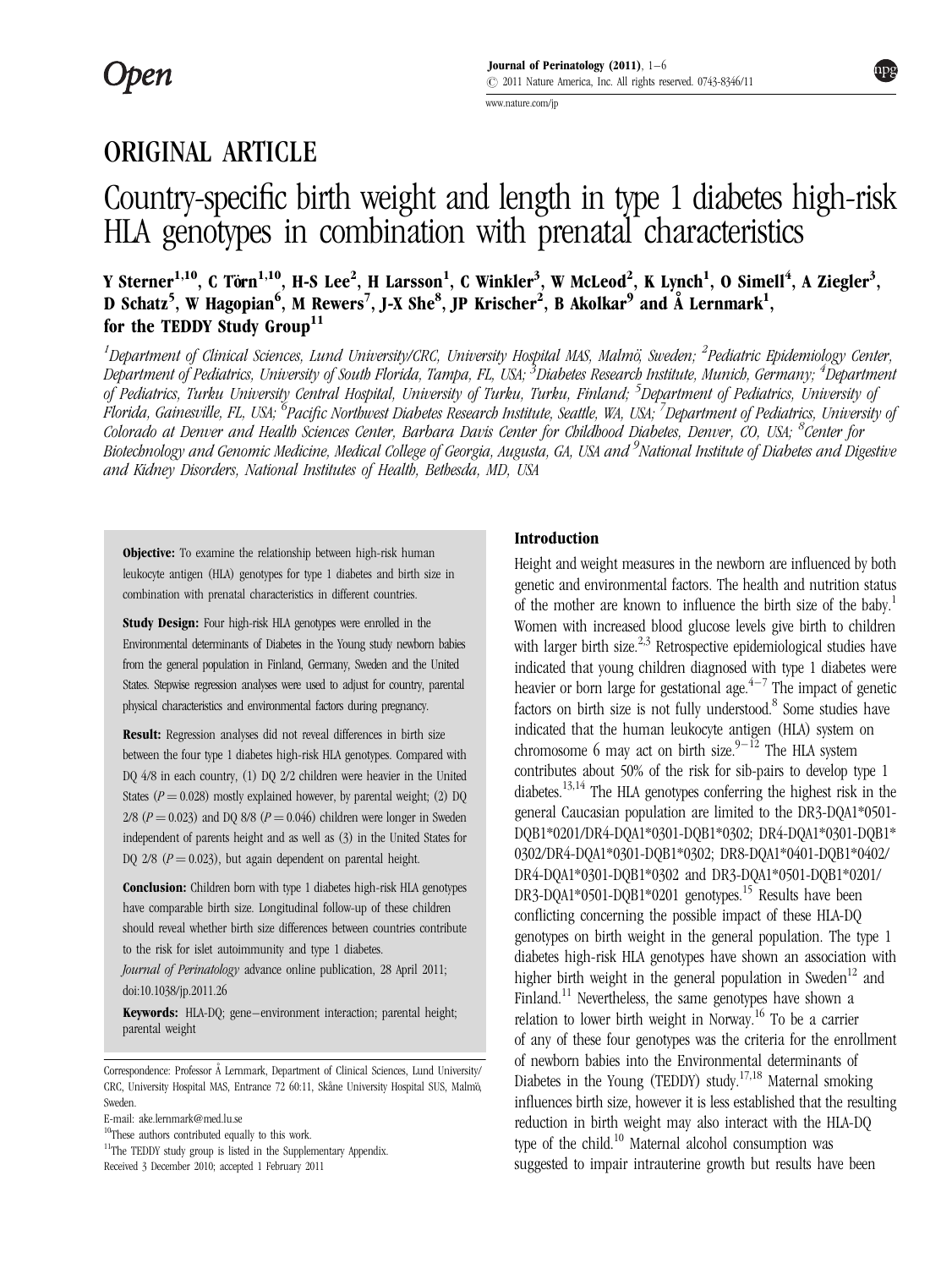2

conflicting.[19](#page-5-0) Furthermore, parental height is related to the birth length of the baby.<sup>[1,8](#page-4-0)</sup> Taken together, it is necessary to adjust for a wide range of confounders across different populations to examine plausible effects of HLA on birth size of newborn babies in the general population. The aim of this study was, therefore, to examine the relationship between birth size and type 1 diabetes high-risk HLA genotypes in combination with prenatal characteristics in the four different countries of the multinational TEDDY study.[17,18](#page-5-0)

# Materials and methods

#### Subjects

Children from the general population were recruited into the TEDDY study and defined as eligible based on whether they had any one of the four following high risk genotypes for type 1 diabetes; DR3-DQA1\*0501-DQB1\*0201/DR4-DQA1\*0301-DQB1\* 0302 (DQ2/DQ8 or A in TEDDY); DR4-DQA1\*0301-DQB1\*0302/ DR4-DQA1\*0301-DQB1\*0302 (DQ8/DQ8 or B in TEDDY); DR8- DQA1\*0401-DQB1\*0402/DR4-DQA1\*0301-DQB1\*0302 (DQ4/DQ8 or C in TEDDY) or DR3-DQA1\*0501-DQB1\*0201/DR3-DQA1\* 0501-DQB1\*0201 (DQ2/DQ2 or D in TEDDY; Table 1). The genotype DQ4/DQ8 is associated with the lowest risk for type 1 diabetes among these four high risk genotypes.<sup>[15,20](#page-5-0)</sup> Therefore, this genotype was selected as the reference genotype in the multiple regression models and the risk estimates of the other three genotypes were based on comparison with this specific genotype. Since 1 September 2004 until 31 December 2010, about 350 000 newborn children were screened for high risk genotypes for type 1 diabetes in Finland, Germany, Sweden and the United States. Of these, a total of 8013 newborns were enrolled into the follow-up study. The blood samples were obtained in the maternity clinics either as cord blood or dry blood spots on day 3 to 4. If the child was eligible for the TEDDY study based on the HLA genotype, the family was contacted by a TEDDY nurse and invited to participate in a 15-year-follow-up study.<sup>17,18</sup> For our analysis, we included only children born as singletons, as twins and triplets are known to have lower birth weight. Children who were first-degree relatives to a subject with type 1 diabetes were excluded in this report. Focusing on babies whose birth weight ranged from 2 to 6 kg and birth length from 40 to 60 cm, a total of 5461 children were included in the analyses. However, paternal height was only available from 1495 children.

The TEDDY study has been approved by Ethical Review Committees (Finland, Germany, Sweden) and Institutional Review Boards (US) and all participating families signed an informed consent.

# Birth data

Birth weight (g) and birth length (cm) were obtained according to standard procedures in respective country and recorded on study forms from hospital records or forwarded by parents. Coordinated data on prenatal factors, such as country, gestational age,

| Table 1 HLA eligibility for FDR and the GP infants <sup>a</sup> |  |  |  |  |  |  |  |
|-----------------------------------------------------------------|--|--|--|--|--|--|--|
|-----------------------------------------------------------------|--|--|--|--|--|--|--|

|    | Code Haplotype genotypes                        | Abbreviation GP |   |
|----|-------------------------------------------------|-----------------|---|
| A  | DR4-DQA1*030X-DQB1*0302/DR3-DQA1*0501-DQB1*0201 | DQ 2/8          | Y |
| B  | DR4-DQA1*030X-DQB1*0302/DR4-DQA1*030X-DQB1*0302 | DQ 8/8          | Y |
| C. | DR4-DQA1*030X-DQB1*0302/DR8-DQA1*0401-DQB1*0402 | DQ 4/8          | Y |
| D  | DR3-DQA1*0501-DQB1*0201/DR3-DQA1*0501-DQB1*0201 | DQ 2/2          | Y |

Abbreviations: FDR, first degree relative; GP, general population; HLA, human leukocyte antigen; N, not eligible for the Environmental determinants of Diabetes in the Young inclusion; Y, eligible.

a DR4 subtyping was used to exclude GP infants with DRB1\*0403. DQB1\*0304 in place of DQB1\*0302 qualifies subjects for the Environmental determinants of Diabetes in the Young inclusion. Subtyping was not required to distinguish DQB1\*020X and DQA1\*030X subtypes.

gestational diabetes, type 1 or type 2 in first-degree relatives, gestational length (weeks), maternal smoking, maternal alcohol consumption, delivery complication, maternal age when baby was born, height and weight at end of pregnancy, were recorded on the first clinical visit at 3 months of age. Paternal height was recorded at the 9-month visit.

# HLA typing

HLA genotypes were analyzed using either a genotyping system with an asymmetric polymerase chain reaction and subsequent hybridization of allele-specific probes for HLA-DQA1, DQB1 and  $DRB1$  as described<sup>21</sup> using DELFIA reagents (Perkin-Elmer, Waltham, MA, USA) or in a dot blot hybridization assay as detailed elsewhere.<sup>[22](#page-5-0)</sup> The different analytical methods used by the TEDDY centers provided accurate results for the genetic risk assessment.<sup>23</sup>

#### Statistical analyses

Birth weight and birth length were reported as mean  $\pm$  standard deviation, together with the lower and upper quartiles overall and by country. Univariate analysis was carried out to explore whether potential confounders such as demographic or prenatal characteristics differed by either HLA types or birth size (that is, birth weight and birth length). For HLA types, Pearson's  $\chi^2$ -test was used for categorized data and analysis of variance for continuous data. For birth weight or birth length, two sample  $t$ -test or analysis of variance was used for categorical data and simple regression for continuous data.

Factors that showed a statistical significance in univariate analysis were considered for multiple regression analysis to investigate the relationship between birth size and HLA types. In thist study, birth weight and birth length were examined with HLA genotypes, respectively, implementing the following four different models: model (1) unadjusted, model (2) adjusted for country, sex and gestational length (weeks), model (3) additionally adjusted for maternal smoking, maternal alcohol consumption, delivery complication, maternal age at delivery, height and weight at end of pregnancy, and model (4) additionally adjusted for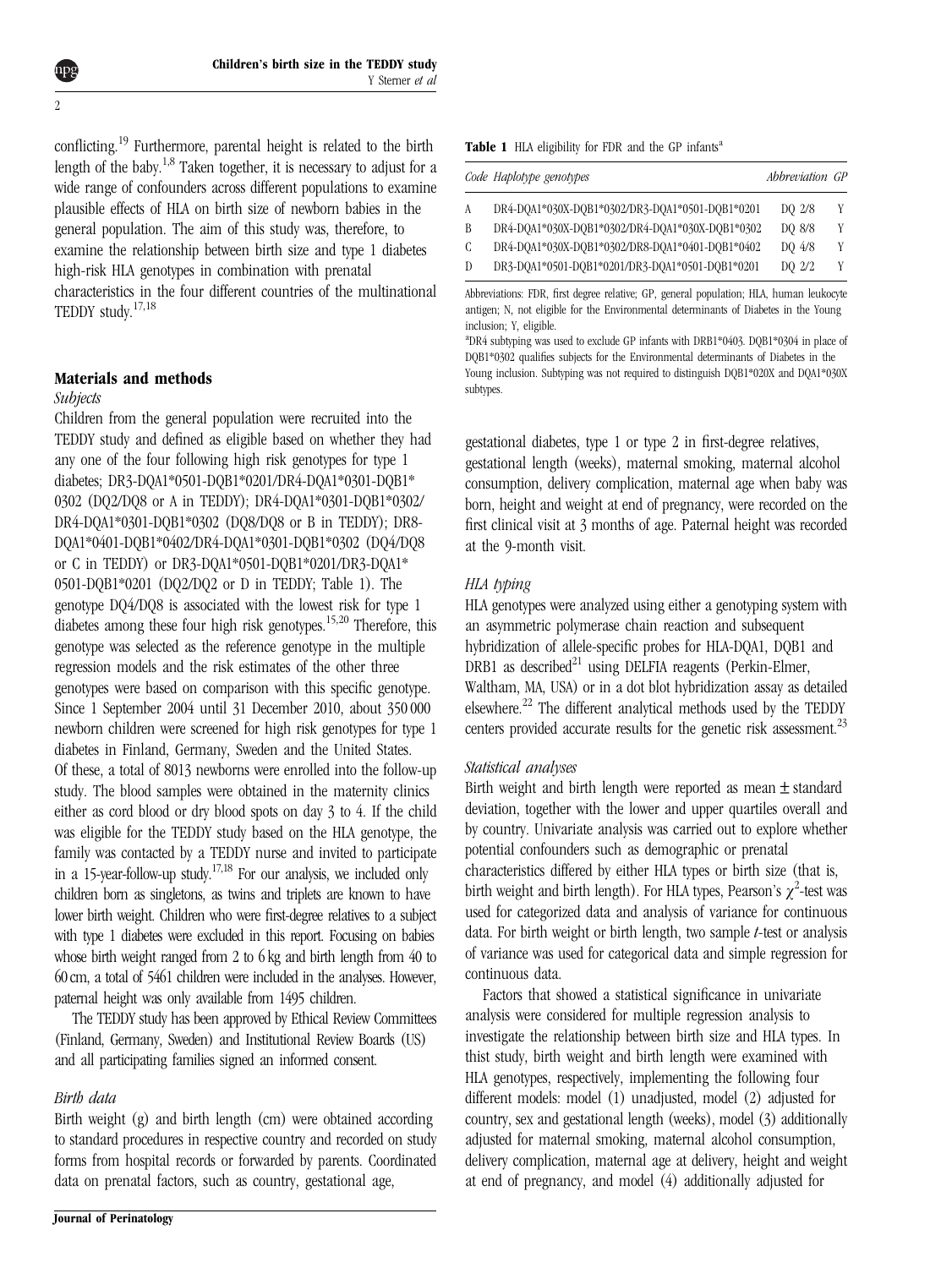paternal height. Furthermore, we investigated whether parental physical characteristics differed by HLA types in the newborns. Regression parameter estimates and standard errors were summarized for each model separately.

All statistical analyses were performed using SAS 9.1.3 (SAS Institute, Cary, NC, USA).  $P$ -values <0.05 were considered significant.

# Results

# Birth size, HLA type and demographic characteristics as univariate parameters

Germany, Sweden and the United States showed similar frequencies of the four genotypes, the most frequent genotype being DQ 2/8 (40 to 46%), followed by DQ 2/2 (22 to 25%), DQ 8/8 (18 to 22%) and finally DQ 4/8 (11 to 16%; Supplementary Table 3-1). The genotype DQ 4/8 was more frequent in Finland (34%), which contributed to a significant difference in HLA genotypes between countries  $(P<0.0001)$ . Babies carrying the DO 4/8 genotype tended to be smaller at birth in all countries except in Germany where the babies carrying this genotype seemed to be largest (Supplementary Table 2). There was no difference between gender or gestational length with respect to HLA genotypes (Supplementary Table 3-1).

# Prenatal factors and birth length and weight

Children from the United States and Sweden were similar in birth length, but a lower birth weight on average was observed in the children from Unites States compared with children from Swedish. Swedish children were heaviest (Supplementary Table 3-2). Boys were both heavier  $(P<0.0001)$  and longer  $(P<0.0001)$  at birth. Children exposed to maternal smoking had an average birth weight reduction of 100 g compared with children not exposed to smoking. Maternal alcohol consumption did not seem to influence birth weight, but babies born to mothers with moderate alcohol consumption one to two drinks per month) were longest at birth. Any delivery complication was associated to an average birth weight reduction of 80 g (Supplementary Table 3-2). Gestational length was strongly correlated to birth weight  $(P<0.0001)$  and more so to birth length  $(P<0.0001)$ . As expected, parental height and weight were significantly associated with height and weight of the baby.

# Multiple regression models

We examined if there was an effect of HLA genotype with respect to birth size using multiple regression models. The comparison was reported as overall and each genotype effect was compared with the DQ 4/8 genotype.

#### Birth weight

Overall, the unadjusted and the three different types of adjusted models failed to detect a difference between HLA genotypes and birth weight. However, in the United States, model 2 showed that children carrying the DQ 2/2 genotype were heavier than those carrying DQ 4/8 if their gender and gestational length were same  $(P = 0.028;$  Supplementary Table 4-2). This trend disappeared in models 3 and 4 when we additionally adjusted for parental physical characteristics.

#### Birth length

Overall, birth length differed by HLA type in model 1, implying that children with the genotype DQ 4/8 were shorter than those with the other genotypes ( $P = 0.009$ ; Supplementary Table 4-1), but the trend disappeared in adjusted models. In the United States, models 1 ( $P = 0.029$ ) and 2 ( $P = 0.023$ ) indicated that children with the genotype DQ 2/8 were longer than those with DQ 4/8 (Supplementary Table 4-2). However, this finding disappeared in models adjusted for parental physical characteristics. On the other hand, Swedish children with the genotypes DQ 2/8 ( $P = 0.023$ ) and DQ 8/8 ( $P = 0.046$ ) were significantly longer at birth than the DQ 4/8 children after adjusting for parental physical characteristics (model 4; Supplementary Table 4-2).

# Influence from parental physical characteristics

The relationship between parental physical characteristics and HLA genotypes in the children was further investigated. In the United States, mothers to children with the genotype DQ 2/2 were heavier compared with mothers to the DQ 4/8 children ( $P = 0.009$ ; [Table 2a\)](#page-3-0). Moreover, mothers of children who carried the genotype DQ 2/8 ( $P = 0.040$ ) or DQ 2/2 ( $P = 0.001$ ) were taller than those with DQ 4/8 [\(Table 2b](#page-4-0)). Overall, fathers of children that carried the genotype DQ 2/2 were also taller than those with DQ 4/8  $(P = 0.003$ ; [Table 2b\)](#page-4-0). When separated for the participating countries, this finding was significant only in the United States  $(P = 0.015)$ . However, in Sweden, maternal weight at the end of pregnancy was lower in mothers to babies carrying the genotype DQ 2/8 than those with DQ 4/8  $(P = 0.041$ ; [Table 2a](#page-3-0)).

# Discussion

The major most important finding in this study was that newborns with the four type 1 diabetes high-risk HLA genotypes did not differ in birth size following the stepwise regression analysis. This is important as these children with type 1 diabetes high-risk HLA genotypes will be followed for 15 years for the development of islet autoimmunity and type 1 diabetes.<sup>[17,18](#page-5-0)</sup> It is an advantage that the children enrolled in the TEDDY study would be comparable at baseline with respect to birth size. Several epidemiological studies<sup>[4,5](#page-4-0)</sup> including meta-analyses<sup>[24](#page-5-0)</sup> have suggest that children developing type 1 diabetes were born large for gestational age. This relationship has not been understood. One possible explanation was that children were born large for gestational age because of gestational infections.[25](#page-5-0) An alternative explanation was that HLA genotypes conferring risk of type 1 diabetes were strongly associated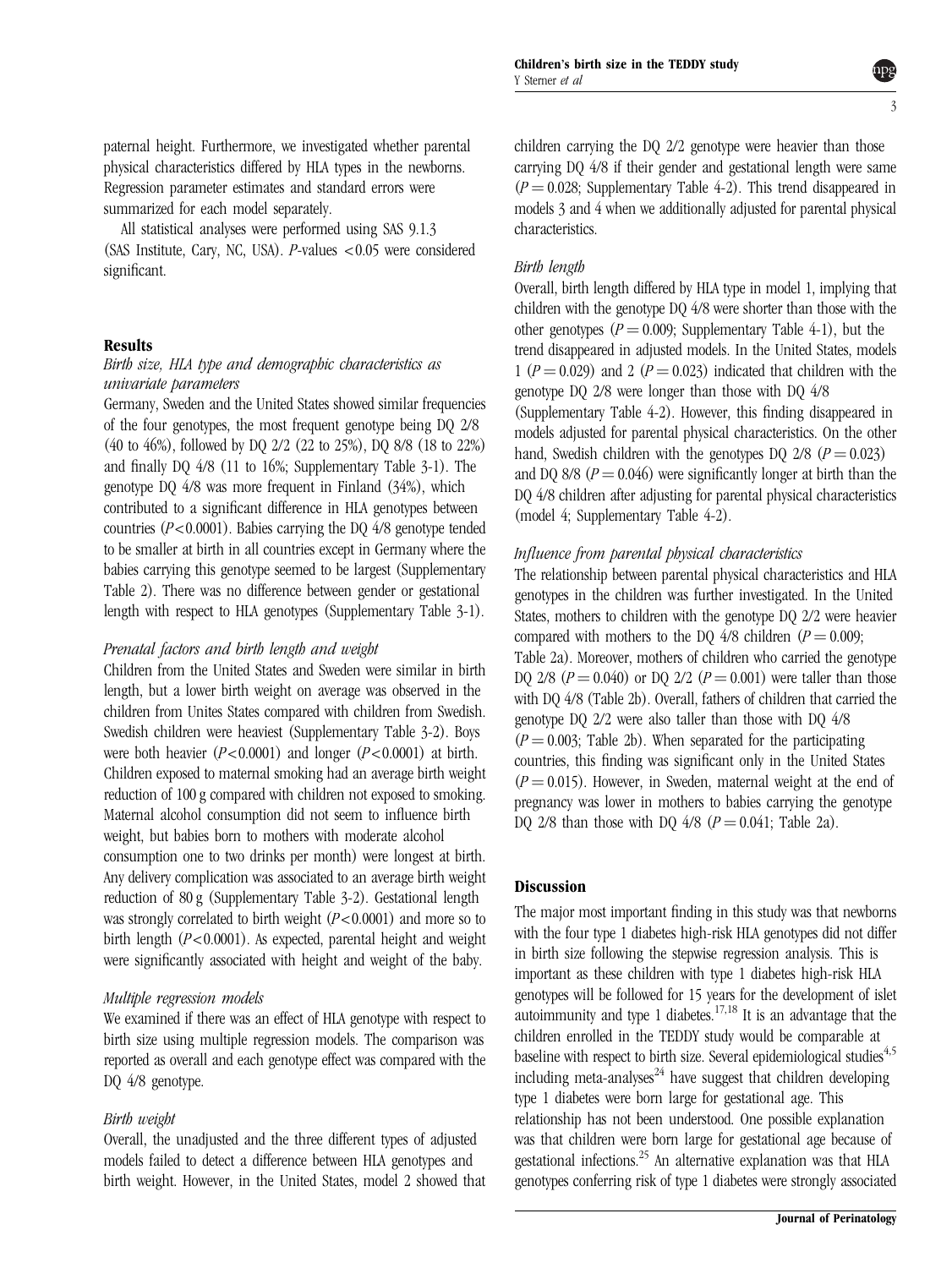<span id="page-3-0"></span>4

| TEDDY HLA genotype   |              |          | Height (cm) |           |           | Weight at the end of pregnancy (kg) |          |       |              |               |  |  |
|----------------------|--------------|----------|-------------|-----------|-----------|-------------------------------------|----------|-------|--------------|---------------|--|--|
|                      | $\, {\rm n}$ | $P\!E$   | s.e.        | Pr> t     | Pr > F    | $\mathbf n$                         | PE       | s.e.  | Pr> t        | $Pr$ >F       |  |  |
| Overall              |              |          |             |           |           |                                     |          |       |              |               |  |  |
| AvsC                 |              | 0.680    | 0.264       | $0.010**$ |           |                                     | 1.130    | 0.578 | $0.051*$     |               |  |  |
| <b>BvsC</b>          | 5328         | 0.446    | 0.302       | 0.140     | $0.001**$ | 5255                                | 0.853    | 0.662 | 0.198        | $< 0.0001$ ** |  |  |
| <b>DvsC</b>          |              | 1.140    | 0.298       | $0.000**$ |           |                                     | 3.145    | 0.652 | $< 0.0001**$ |               |  |  |
| <b>United States</b> |              |          |             |           |           |                                     |          |       |              |               |  |  |
| AvsC                 |              | 1.056    | 0.514       | $0.040**$ |           |                                     | 1.644    | 1.134 | 0.148        |               |  |  |
| <b>BvsC</b>          | 2023         | 1.059    | 0.576       | $0.066*$  | $0.012**$ | 2007                                | 0.844    | 1.274 | 0.508        | $0.042**$     |  |  |
| <b>DvsC</b>          |              | 1.846    | 0.558       | $0.001**$ |           |                                     | 3.246    | 1.234 | $0.009**$    |               |  |  |
| Finland              |              |          |             |           |           |                                     |          |       |              |               |  |  |
| AvsC                 |              | $-0.018$ | 0.435       | 0.967     |           |                                     | 0.148    | 0.892 | 0.869        |               |  |  |
| <b>BvsC</b>          | 1128         | 0.064    | 0.544       | 0.906     | 0.999     | 1122                                | $-0.297$ | 1.116 | 0.790        | 0.544         |  |  |
| <b>DvsC</b>          |              | 0.017    | 0.555       | 0.975     |           |                                     | 1.452    | 1.138 | 0.202        |               |  |  |
| Germany              |              |          |             |           |           |                                     |          |       |              |               |  |  |
| AvsC                 |              | 0.904    | 1.252       | 0.471     |           |                                     | 4.153    | 2.979 | 0.164        |               |  |  |
| <b>BysC</b>          | 275          | 0.943    | 1.420       | 0.507     | 0.131     | 274                                 | 5.397    | 3.376 | 0.111        | 0.216         |  |  |
| <b>DvsC</b>          |              | 2.700    | 1.346       | $0.046**$ |           |                                     | 6.576    | 3.201 | $0.041**$    |               |  |  |
| Sweden               |              |          |             |           |           |                                     |          |       |              |               |  |  |
| AvsC                 |              | 0.273    | 0.445       | 0.539     |           |                                     | $-2.026$ | 0.990 | $0.041**$    |               |  |  |
| <b>BvsC</b>          | 1902         | $-0.372$ | 0.492       | 0.450     | 0.228     | 1852                                | $-2.033$ | 1.093 | $0.063*$     | $0.017**$     |  |  |
| <b>DvsC</b>          |              | 0.440    | 0.493       | 0.372     |           |                                     | 0.150    | 1.098 | 0.892        |               |  |  |

| Table 2a Mother height and weight at the end of pregnancy with TEDDY HLA types |  |  |  |  |  |  |  |  |  |  |  |  |  |
|--------------------------------------------------------------------------------|--|--|--|--|--|--|--|--|--|--|--|--|--|
|--------------------------------------------------------------------------------|--|--|--|--|--|--|--|--|--|--|--|--|--|

Abbreviations: HLA, human leukocyte antigen; PE, multiple regression parameter estimate; Pr>lt|, P-value for parameter estimate; Pr>F, P-value for analysis of covariance; TEDDY, the Environmental determinants of Diabetes in the Young.

Additionally adjusted for parental physical characteristics; \*\* $P < 0.05$ ; \* $P < 0.1$ .

with an increased birth weight $12$  alone, or in combination with possible gestational infection.[26](#page-5-0) Furthermore, we can not exclude that the present newborns carrying the four type 1 diabetes highrisk HLA genotypes had increased birth weight and length compared with newborns with low-risk HLA genotypes. The fact that parental weight and height most likely explained some of the differences in birth weight (Finland and Unites States) and length (United States but not Sweden) underscore the possible importance of country-specific environmental determinants of birth sizes. The dissimilar country-specific sub-structure of the four HLA genotypes will be taken into account as the TEDDY children are followed prospectively for the development of islet autoimmunity and type 1 diabetes.[17,18](#page-5-0)

The second major finding was that Swedish DQ 2/8 and DQ 8/8 children were longer than the DQ 4/8 children used as a reference group. This observation, which was independent of parental weight and height, was a confirmation of the observation that DQ2/8 was associated with an increase relative birth weight $12$  and length.<sup>[26](#page-5-0)</sup> It is noted that the Swedish population frequency of DQ4/8 (1.4%) is

half of that of DQ2/8 (3.5%). However, among children developing type 1 diabetes before 18 years of age, the DQ2/8 (30%) is more common than the DO4/8 (5%) genotype.<sup>[27](#page-5-0)</sup> Finnish babies more often carried the DQ 4/8 genotype, whereas DQ2/8 children were less frequent compared with the other countries. The shorter Finnish babies compared with the other countries could indicate either a lesser exposure or a different reaction to gestational infections.[9](#page-4-0) HLA DQ-DR seems to contribute less to the risk of type 1 diabetes compared with 20 years ago since the frequency of the high risk genotypes in type 1 diabetes patients has decreased over time<sup>20,28–30</sup> at the same time as the incidence of type 1 diabetes has increased.<sup>[24](#page-5-0)</sup>

Our observations support the view that environmental factors in pregnancy as well as in early childhood may contribute to type 1 diabetes risk. For example, in young children an increased growth, independent of HLA types, was observed before the diagnosis of type 1 diabetes.<sup>[31](#page-5-0)</sup> Several factors could either support or dismiss the  $\frac{1}{4}$  accelerator hypothesis,<sup>[32](#page-5-0)</sup> such as feeding behaviors in early childhood $33$  or postnatal exposure to viruses that might alter the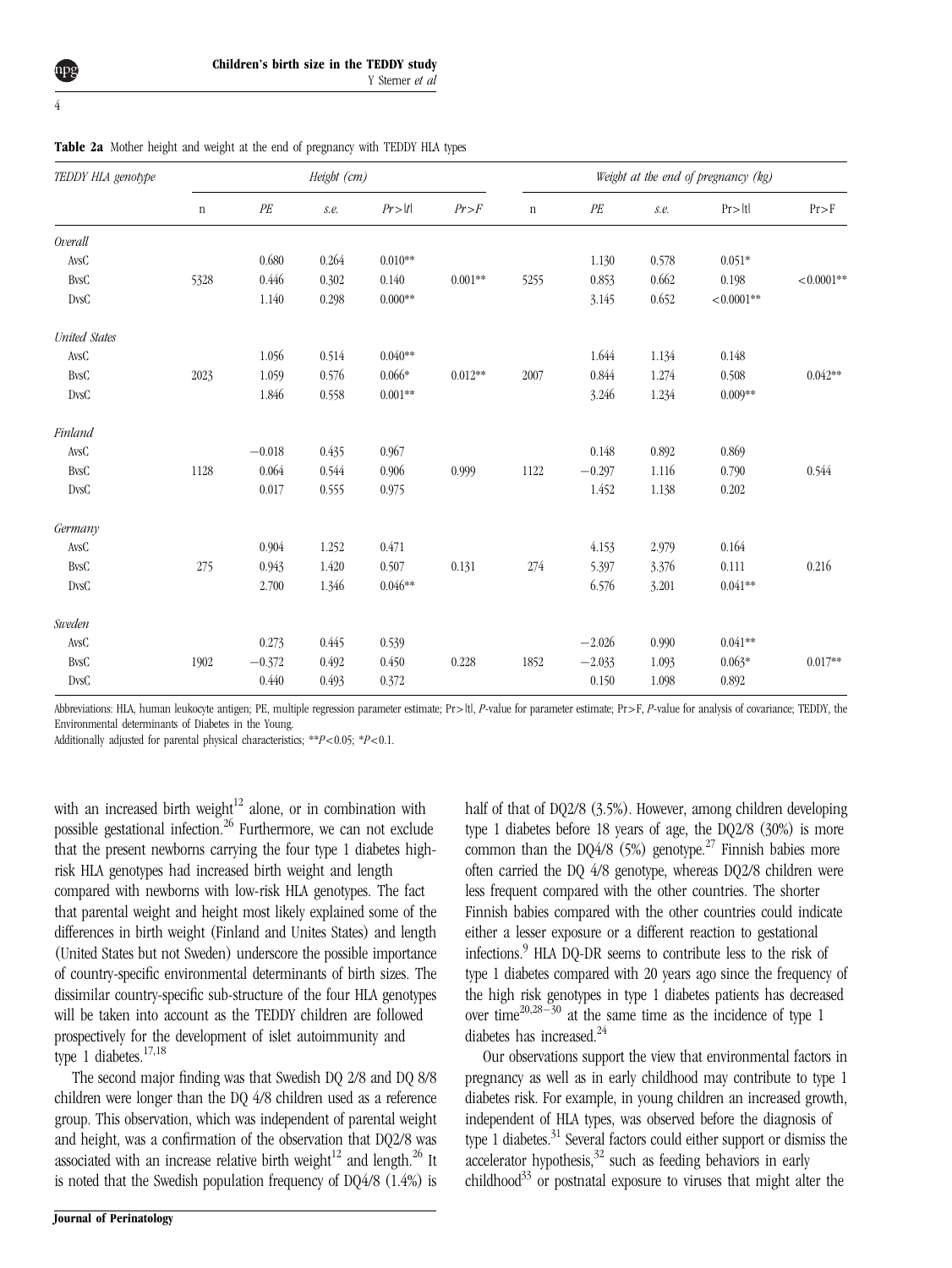| TEDDY HLA genotype   | Father height (cm) |          |       |            |           |  |  |  |  |  |  |
|----------------------|--------------------|----------|-------|------------|-----------|--|--|--|--|--|--|
|                      | $\mathbf n$        | PE       | s.e.  | Pr> t      | Pr > F    |  |  |  |  |  |  |
| Overall              |                    |          |       |            |           |  |  |  |  |  |  |
| AvsC                 |                    | 0.864    | 0.537 | 0.108      |           |  |  |  |  |  |  |
| <b>BysC</b>          | 1495               | 0.292    | 0.614 | 0.634      | $0.015**$ |  |  |  |  |  |  |
| <b>DvsC</b>          |                    | 1.771    | 0.602 | $0.003**$  |           |  |  |  |  |  |  |
| <b>United States</b> |                    |          |       |            |           |  |  |  |  |  |  |
| AvsC                 |                    | 1.438    | 1.045 | 0.170      |           |  |  |  |  |  |  |
| <b>BysC</b>          | 513                | 0.705    | 1.158 | 0.543      | $0.073*$  |  |  |  |  |  |  |
| <b>DvsC</b>          |                    | 2.740    | 1.127 | $0.015***$ |           |  |  |  |  |  |  |
| Finland              |                    |          |       |            |           |  |  |  |  |  |  |
| AvsC                 |                    | $-0.501$ | 1.196 | 0.676      |           |  |  |  |  |  |  |
| <b>B</b> vsC         | 235                | $-1.095$ | 1.439 | 0.448      | 0.588     |  |  |  |  |  |  |
| <b>DvsC</b>          |                    | 1.204    | 1.535 | 0.434      |           |  |  |  |  |  |  |
| Germany              |                    |          |       |            |           |  |  |  |  |  |  |
| AvsC                 |                    | $-0.664$ | 2.233 | 0.767      |           |  |  |  |  |  |  |
| <b>BysC</b>          | 87                 | 1.314    | 2.645 | 0.621      | 0.764     |  |  |  |  |  |  |
| <b>DvsC</b>          |                    | 0.952    | 2.456 | 0.699      |           |  |  |  |  |  |  |
| Sweden               |                    |          |       |            |           |  |  |  |  |  |  |
| AvsC                 |                    | 0.906    | 0.806 | 0.261      |           |  |  |  |  |  |  |
| <b>BysC</b>          | 660                | 0.307    | 0.911 | 0.736      | 0.448     |  |  |  |  |  |  |
| <b>DvsC</b>          |                    | 1.252    | 0.896 | 0.163      |           |  |  |  |  |  |  |

<span id="page-4-0"></span>Table 2b Father height with TEDDY HLA types

Abbreviations: HLA, human leukocyte antigen; PE, multiple regression parameter estimate: Pr>|t|, P-value for parameter estimate; Pr>F, P-value for analysis of covariance; TEDDY, the Environmental determinants of Diabetes in the Young. Additionally adjusted for parental physical characteristics;  $*P<0.05$ ;  $*P<0.1$ .

insulin response.<sup>[34](#page-5-0)</sup> The finding that maternal smoking in all countries conferred a weight reduction is in accordance with results from previous studies. $10,35$ 

An association between increased birth weight and later development of type 1 diabetes seems to be well established.<sup>6,36</sup> A relationship between increased birth size and HLA high risk genotypes for type 1 diabetes has also been reported.<sup>[12](#page-5-0)</sup> The strength of this study is the number of type 1 diabetes high risk participants and coordinated data in different countries. One limitation with our study is that we do not have data on low risk genotype children from the general population. However, most prediction studies of type 1 diabetes focus on subjects carrying any of the high-risk genotypes. In addition, we have not studied other genetic factors besides HLA that might influence intrauterine growth such as variants of melanocortin 4 receptor regulating energy homeostasis,  $37$  variants of the insulin gene,  $38-41$  variants of ADCY5, one of the enzymes synthesizing cyclic adenosine monophosphate or CCN1 thought to be involved in pre-mRNA splicing and RNA processing.8

5

In conclusion, different factors influence birth size in different countries. In the United States, birth size was mostly because of the parental height and maternal weight at delivery. In Sweden, HLA genotype seemed to influence birth length. The variability in birth size between countries in children selected to have the same type 1 diabetes high risk HLA genotypes suggest that environmental factors, non-HLA genetic variants, or both may be related to the subsequent risk of islet autoimmunity and type 1 diabetes in these children.

#### Conflict of interest

The authors declare no conflict of interest.

## Acknowledgments

The TEDDY study is funded by DK 63829, 63861, 63821, 63865, 63863, 63836 and 63790 and contract no. HHSN267200700014C from the National Institute of Diabetes and Digestive and Kidney Diseases, National Institute of Allergy and Infectious Diseases, National Institute of Child Health and Human Development, National Institute of Environmental Health Sciences, Juvenile Diabetes Research Foundation and Centers for Disease Control and Prevention.'

#### References

- 1 Ramakrishnan U. Nutrition and low birth weight: from research to practice. Am J Clin Nutr 2004; 79(1): 17–21.
- 2 Schwartz R, Gruppuso PA, Petzold K, Brambilla D, Hiilesmaa V, Teramo KA. Hyperinsulinemia and macrosomia in the fetus of the diabetic mother. Diabetes Care  $1994 \cdot 17(7) \cdot 640 - 648$
- 3 Hummel M, Marienfeld S, Huppmann M, Knopff A, Voigt M, Bonifacio E et al. Fetal growth is increased by maternal type 1 diabetes and HLA DR4-related gene interactions. Diabetologia 2007; 50(4): 850–858.
- 4 Dahlquist G, Bennich SS, Kallen B. Intrauterine growth pattern and risk of childhood onset insulin dependent (type I) diabetes: population based case-control study. BMJ 1996; 313(7066): 1174–1177.
- 5 Dahlquist GG, Pundziute-Lycka A, Nystrom L. Birthweight and risk of type 1 diabetes in children and young adults: a population-based register study. Diabetologia 2005; 48(6): 1114–1117.
- 6 Harder T, Roepke K, Diller N, Stechling Y, Dudenhausen JW, Plagemann A. Birth weight, early weight gain, and subsequent risk of type 1 diabetes: systematic review and meta-analysis. Am J Epidemiol 2009; 169(12): 1428-1436.
- 7 Cardwell CR, Stene LC, Joner G, Davis EA, Cinek O, Rosenbauer J et al. Birthweight and the risk of childhood-onset type 1 diabetes: a meta-analysis of observational studies using individual patient data. Diabetologia 2009; 53(4): 641–651.
- 8 Freathy RM, Mook-Kanamori DO, Sovio U, Prokopenko I, Timpson NJ, Berry DJ et al. Variants in ADCY5 and near CCNL1 are associated with fetal growth and birth weight. Nat Genet 2010; 42(5): 430–435.
- 9 Aroviita P, Partanen J, Sistonen P, Teramo K, Kekomaki R. High birth weight is associated with human leukocyte antigen (HLA) DRB1\*13 in full-term infants. Eur J Immunogenet 2004; 31(1): 21–26.
- 10 Taylor GM, Alexander FE, D'Souza SW. Interactions between fetal HLA-DQ alleles and maternal smoking influence birthweight. Paediatr Perinat Epidemiol 2006; 20(5): 438–448.